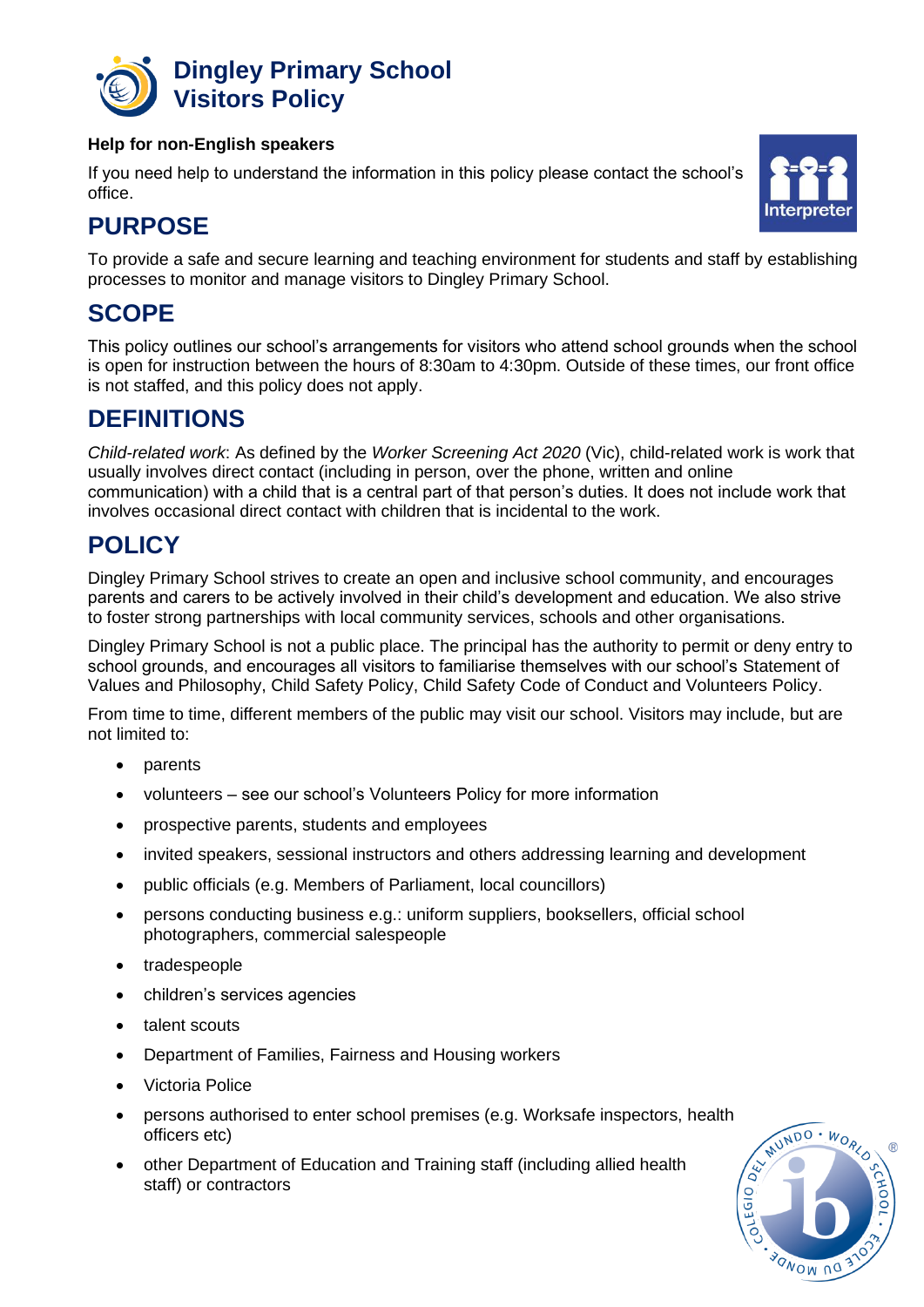

• NDIS therapists or other allied health or health practitioners

#### **Sign in procedure**

All visitors to Dingley Primary School are required to report to the school office on arrival (see exceptions below in relation to parents/carers). Visitors must:

- record their name, signature, date and time of visit and purpose of visit on the Compass Kiosk
- provide proof of identification to office staff upon request
- produce evidence of their valid Working with Children Clearance where required by this policy (see below)
- wear a visitor's lanyard/name tag at all times
- follow instruction from school staff and abide by all relevant school policies relating to appropriate conduct on school grounds including: Child Safety Code of Conduct, Respect for School Staff, Statement of Values and Philosophy as well as Department policies such as the [Sexual Harassment Policy](https://www2.education.vic.gov.au/pal/sexual-harassment/overview) and [Workplace Bullying Policy](https://www2.education.vic.gov.au/pal/workplace-bullying/policy)
- return to the office upon departure, sign out and return visitor's lanyard/name tag.

Dingley Primary School will ensure that our school's Child Safety Code of Conduct is available and visible to visitors when they sign in.

#### **COVID-19 vaccination information**

Our school follows Department of Education and Training policy with respect to the requirements relating to attendance on school sites and COVID-19 vaccinations.

For further information, refer to:

• COVID-19 Vaccinations – [Visitors and Volunteers on School Sites](https://www2.education.vic.gov.au/pal/covid-19-vaccinations-visitors-volunteers/policy)

#### **Working with Children Clearance and other suitability checks**

For Working with Children (WWC) Check and other suitability check requirements relating to parents/cares and other volunteers working with students please see our Volunteers Policy.

All visitors who are engaged in **child-related work** (see definition above) must have a valid WWC Clearance. Additional suitability checks may also be required such as reference, proof of identity, qualification and work history involving children checks.

In some circumstances, visitors to Dingley Primary School who are **not** engaged in child-related work will also be required to produce a valid WWC Clearance depending on the particular circumstances of their visit. For example, Dingley Primary School will require a valid WWC Clearance for:

- **visitors who will be working regularly with children** during the time they are visiting, even though direct contact with children is not a central part of their normal duties
- **visitors (e.g. contractors)**, who will regularly be performing unsupervised work at the school during school hours or any other time where children are present. Further background checks, including references, may also be requested at the discretion of the principal.

Visitors who will be working in areas away from students (e.g. a visiting auditor who will be located in the front office with administration staff) or who will be supervised and accompanied by a staff member during their visit (e.g. a Member of Parliament, a journalist, a prospective parent on a school tour) will not be required to have a WWC Clearance.

Sworn Victoria Police officers or sworn Australian Federal Police officers are exempt from requiring a WWC Check, but may be asked to verify that they are sworn officers by providing proof of identification.



**Invited speakers and presenters**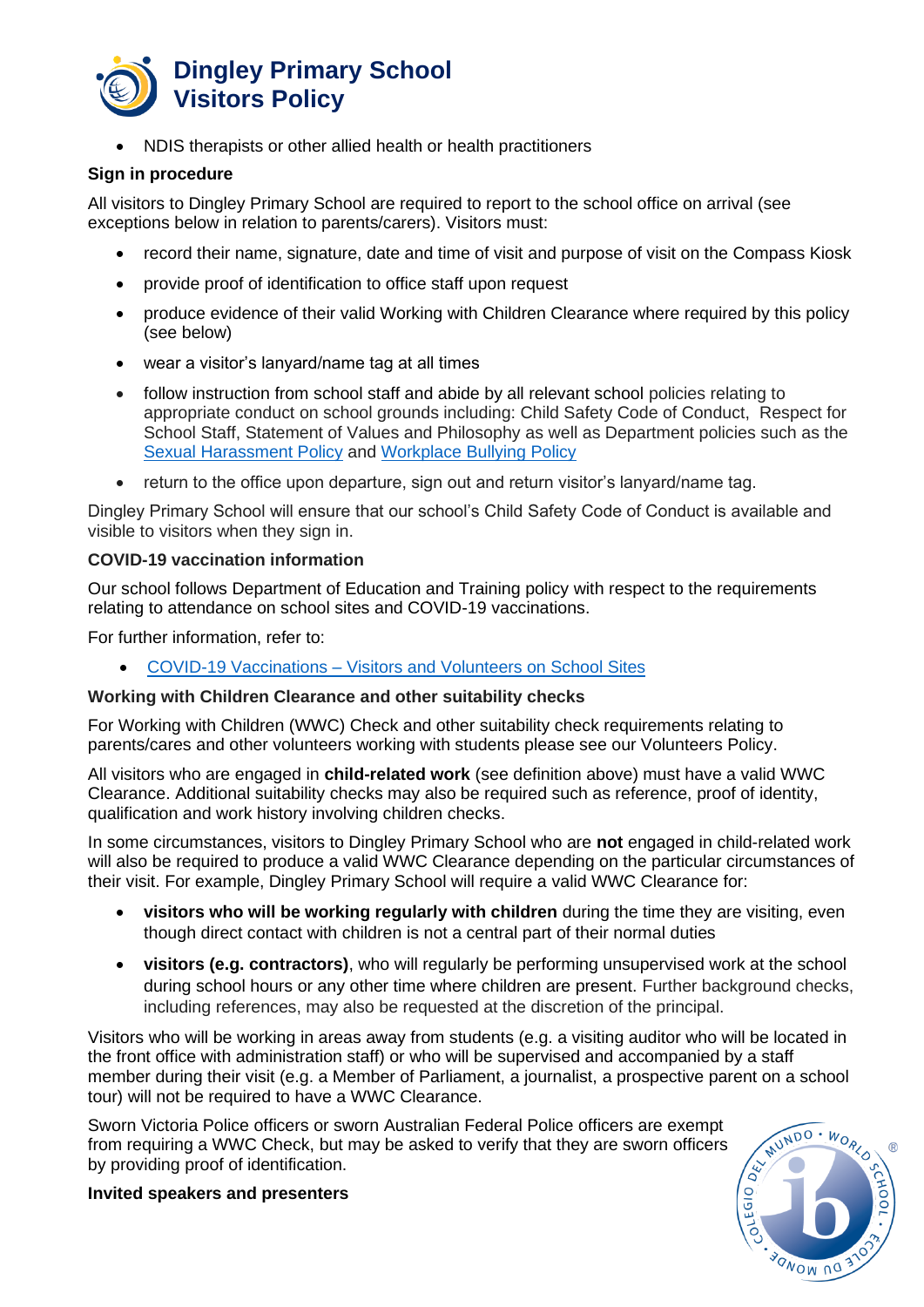

On occasion, Dingley Primary School may invite external speakers or providers to deliver incursions, presentations, workshops and special programs for our students. Consistent with Department of Education and Training requirements, Dingley Primary School will:

- ensure that the content of presentations and programs by external providers contributes to the educational development of our students and is consistent with curriculum objectives
- ensure that any proposed visit, programs or content delivered by visitors complies with the requirement that education in Victorian government schools is secular and is consistent with the values of public education, Department policies and the *Education and Training Reform Act 2006* (Vic). In particular, programs delivered by visitors are to be delivered in a manner that supports and promotes the principles and practice of Australian democracy including a commitment to:
	- o elected government
	- $\circ$  the rule of law
	- $\circ$  equal rights for all before the law
	- o freedom of religion, speech and association
	- o the values of openness and tolerance
	- o respect for the range of views held by students and their families.

#### **Parent visitors**

We understand that there may occasionally be a reason why a parent or carer may want to speak to or see their child at school, during school hours.

If there is a particular pressing or unavoidable issue that cannot wait until the end of the school day, we ask that parents or carers call the school office to make the request to speak to or see their child during school hours.

We also ask that parents avoid arranging to visit their children at school wherever possible, as this can cause inappropriate disruptions to the school day.

All parents or carers who visit our school during school hours, other than for the purposes of school pick ups and drop offs or for specific school events (e.g. parent teacher interviews, concerts, assemblies etc), are required to sign in as a visitor at the school office.

Parents or carers who are prohibited from entering the school under a court order or direction of the Principal are not permitted to visit the school. Our school maintains a register of Court Orders and Trespass Notices held by the Principal.

#### **Other visitors**

All business operators, tradespeople and other visitors attending the school to conduct work must report to the school office upon arrival for instruction and follow the sign in procedure outlined above.

## **COMMUNICATION**

This policy will be communicated to our school community in the following ways:

- Available publicly on our school's website
- Included in induction processes for relevant staff
- Included in our staff handbook/manual
- Available of our school's Compass portal
- Made available in hard copy from school administration upon request

## **RELATED POLICIES AND RESOURCES**

Dingley Primary School policies: